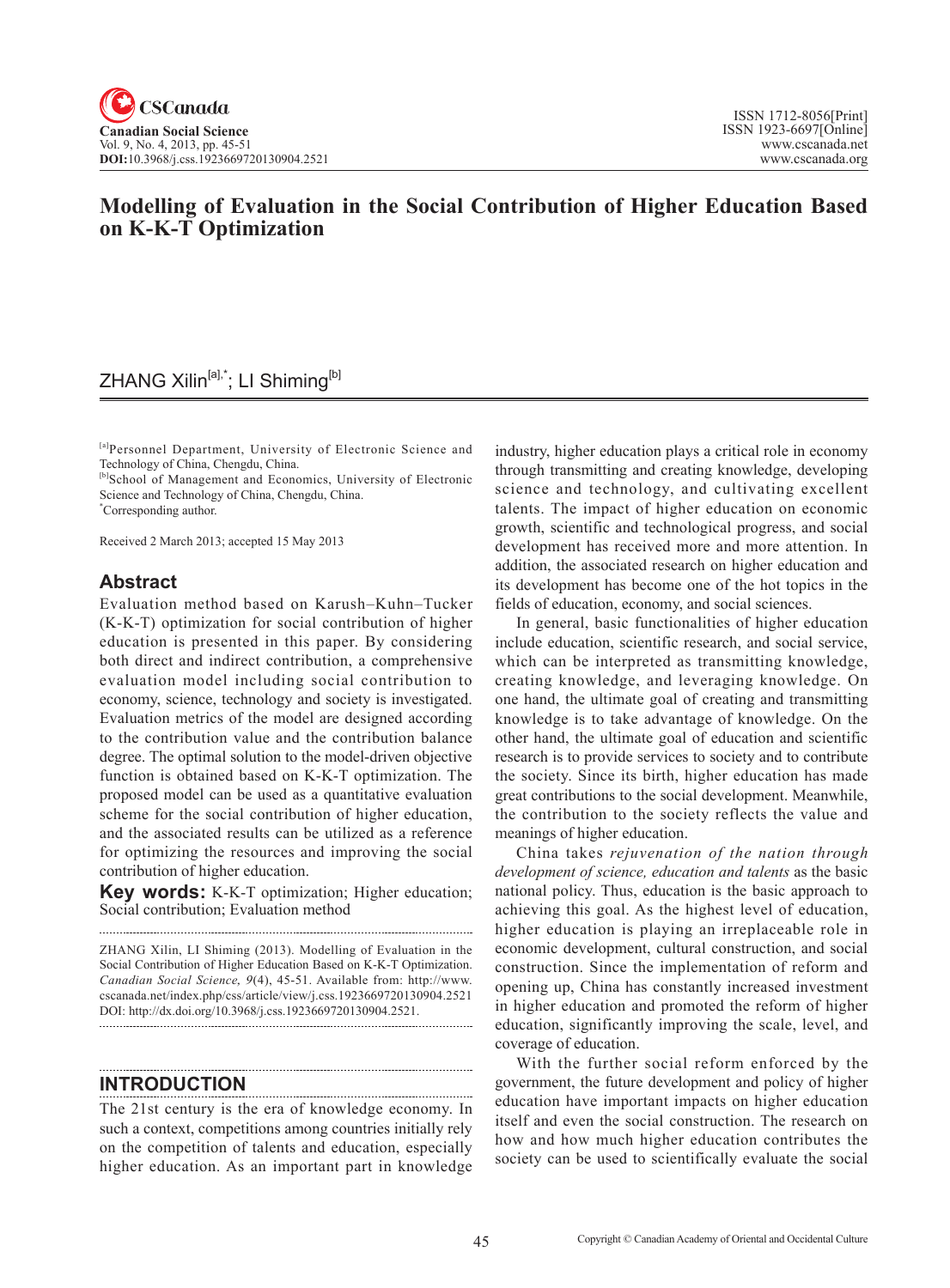contribution of higher education from diverse aspects and to optimize the limited higher educational resources. The mentioned research is promising to promote the higher education development. In addition, it can help enhance the capability of higher education in contributing the society and make the policy planning more focused.

Aiming to achieve this goal, based on the research with regard to social contribution of higher education, a scientific and reasonable evaluation model is proposed in this paper. It can be utilized as a comprehensive evaluation model for social contribution of higher education. To objectively investigate social contribution of higher education, we present a method to maximize the social contribution of higher education and propose a reference for the optimization of limited higher education resources.

# **1. RELATED WORK**

#### **1.1 Social Contribution of Higher Education**

Higher education can contribute the society in diverse perspectives. Basically, the contribution can be respectively divided into economic development contribution, science and technology development contribution, and social development contribution (Zhao, 2003).

Specifically, the contribution to economic development is mainly reflected through the promotion and improvement in economic growth, industrial structural adjustment, the quality and efficiency of human resources. The contribution to science and technology development is mainly reflected by the contribution to major scientific research projects, patents, and academic articles and monographs. The contribution to social development is mainly reflected by the improvement in national quality, employment rate, and crime rate.

Most existing researches only focus on the contribution of higher education to economy. Plato, Karl Marx and lots of western scholars suggested that education can promote economic growth in varying degrees (Cai, 2003). Since Robert M·Solow (Solow, 1956), there has been some classic researches on the contribution of education to economic development, such as the research based on Human Capital Management (Barro, 1997, 1998), the research based on Information Economics (Spilerman, 1977; Yang, 2002), the research based on New Growth Theory (D. Romer, 1996; P. M. Romer, 1990) and so on. With the rapid development of China's economy development and the increase in investment on higher education, Chinese scholars have been taking the qualitative researches on contribution of higher education to economy (Li, 2002; Liu & Sun, 2005; Ye, 2005). Current researches have proved that higher education should promote economic growth, while ignoring its comprehensive impact on industrial structure, economic growth efficiency and so on.

Although it has been learnt for a long time that higher education plays an important role in science and technology development, the research on contribution of higher education to science and technology just begins its horizon (Liu, 2012). Scholars suggest some specific policies by investigating contribution of higher education to technological innovation (Zhang, 2003; Zhang  $&$  Lai, 2009; Gao, Kang  $&$  Du, 2010). The authors in (Sun, 2010) discussed how higher education effects technological innovation. The authors in (Varsakelis, 2006) analyzed the data from 29 countries and proved the positive relationship between investment in higher education and the increase in technological innovation. With the rapid development of knowledge economy and the increasingly prominent role of science and technology in national competitions, research on the contribution of higher education to science and technology has been widely and deeply performed. In addition, the authors in conducted the research on contribution of higher education to social stability. Since the research on contribution of higher education to social development just begun, there is little attention to comprehensive research on social contribution of higher education.

#### **1.2 Evaluation Methods of Contribution of Higher Education to the Society**

In the field of evaluation methods, current researches on the evaluation of the comprehensive and overall social contribution of higher education basically focus on the evaluation of contribution of higher education to economics. The evaluation methods of contribution of higher education to economic growth are mature, in which the evaluation metrics include contribution rates of the enhancement in national income, the increasing speed of gross domestic product, the productivity and so on (Cui, 1999). Common used methods in these researches include Cobb-Douglas production function, T. W. Shultz's method of estimating the rate of return on investment, Granger Causality Tests and empirical studies based on economic theory. According to current research, the most important issue for establishing the evaluation models of contribution of higher education to economics is to choose the reasonable evaluation criteria and evaluation parameters.

Until now, there is little research on contribution of higher education to society in terms of economics, science and technology, and culture. Some scholars realized that it is inefficient to evaluate contribution of higher education only by economic growth. Therefore, they began to study contribution of higher education to economic development. With the further development of higher education and society, the interactions between them become more and more significant. Scientific design of evaluation parameters in social contribution and synthetic evaluation of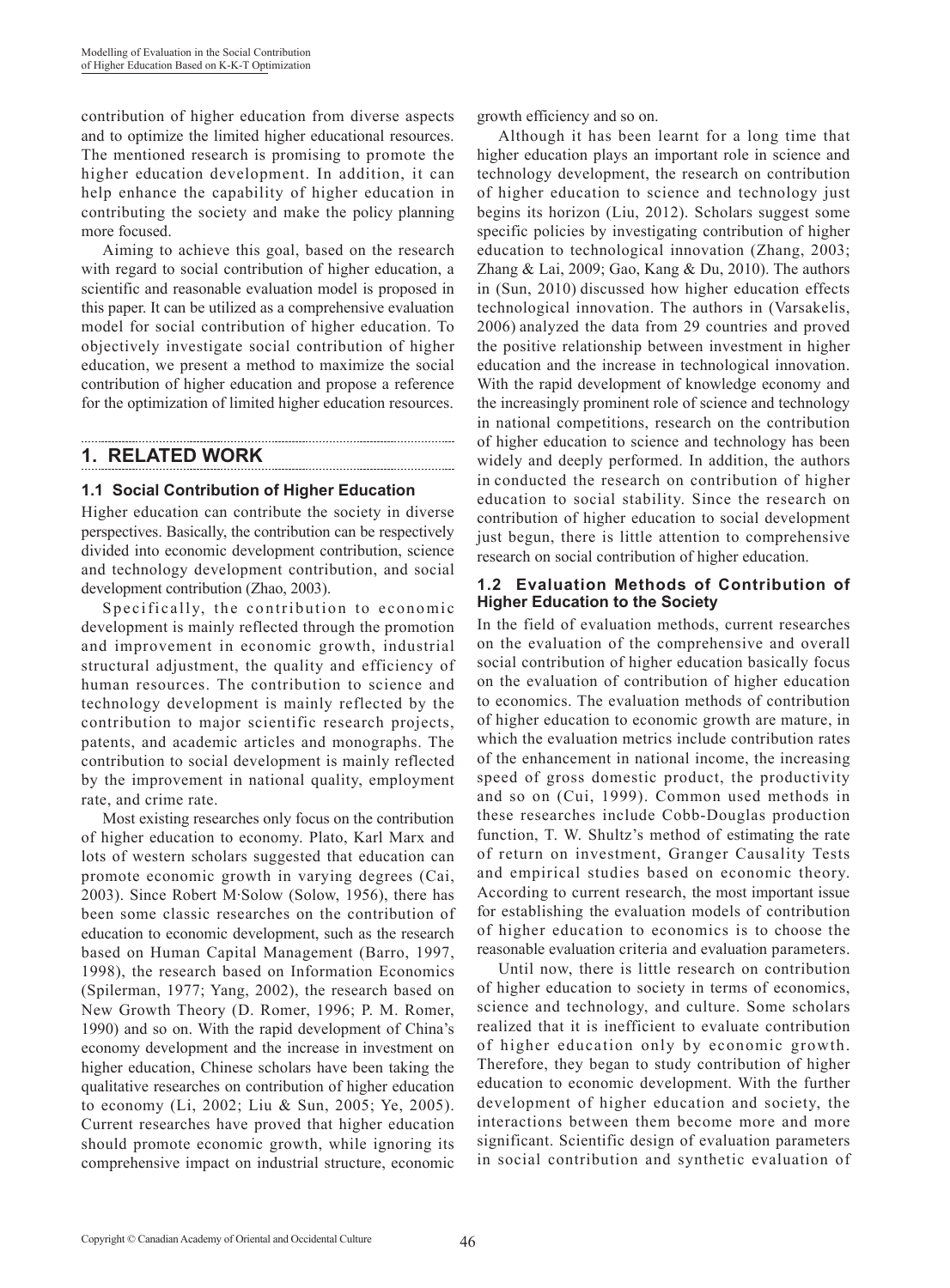social contribution of higher education is an important direction towards the research on contribution of higher education to the society.

# **2. DESIGN OF EVALUATION MODEL FOR SOCIAL CONTRIBUTION OF HIGHER EDUCATION**

#### **2.1 The Constitution of the Social Contribution of Higher Education**

Since the development of higher education has different degrees of effect on economy, science and social development, the research on the social contribution of higher education should synthesize the aspects of these contributions as many as possible. Meanwhile, consider the interaction between constraints and promotion among economic development, science and technology development, and social development, it can be concluded that one aspect will impact on the other aspects in at least one way. When higher education contributes to one aspect directly, the development of this aspect will contribute to others accordingly. To be specific, the higher education makes both direct and indirect contributions to economy development, science and technology development, and social development. Therefore, in our proposed evaluation model of contribution of higher education to society, both direct and indirect contributions are considered. The block diagram of the social contribution of higher education is shown in Figure 1.



#### **Figure 1**

**Block Diagram of the Social Contribution of Higher Education**

#### **2.2 The Evaluation Objects of the Social Contribution of Higher Education**

In this paper, the social contribution of higher education is divided into three parts: contribution to economic development, contribution to science and technology development, and contribution to social development, respectively. We take social contribution rate of higher education and social contribution balance of higher education as the final objectives to evaluate the metric of contribution of higher education to society.

The contribution rate refers to the ratio of the increment of a certain elements to the increments of all elements. The social contribution rate of higher education is the ratio of the increment of invest, scale and quality of higher education to the increment of social development.

The contribution balance refers to the difference of the contribution rates from every single aspect. The social contribution balance of higher education is the difference of contribution of higher educations to economic development, science and technology development, and social development.

The evaluation objectives designed in this paper can evaluate the degree of contribution of higher education to society, unveil the difference of contribution to every aspect and provide reference for making policies.

#### **2.3 Evaluation Model**

According to the block diagram of the contribution of higher education to society and the evaluation objectives described above, an evaluation model of contribution of higher education to society is proposed, as shown in Figure 2.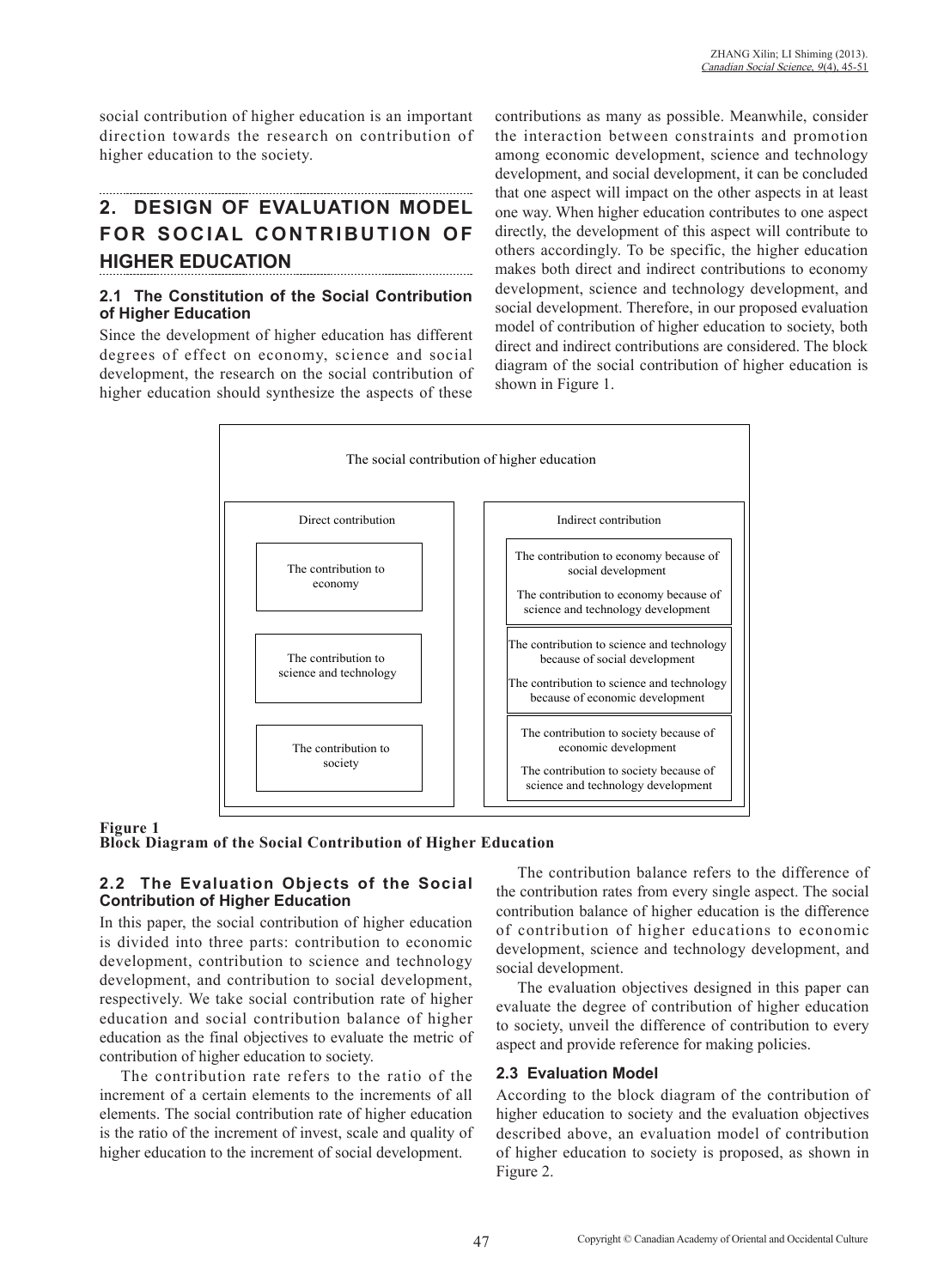



In Figure 2, C(*E*) axis refers to contribution of higher education to economic development. C(*T*) axis refers to contribution of higher education to science and technology development. C(*S*) axis refers to contribution of higher education to social development. Each aspect can be divided into direct contributions and indirect contributions. The direct contributions and the indirect contributions of these three axes determine contribution of higher educations to society together.

The society contribution rate of higher education can be described as

$$
C_{\text{total}} = W_E \cdot C_{\text{total}}(E) + W_T \cdot C_{\text{total}}(T) + W_S \cdot C_{\text{total}}(S)
$$
 (1)  
In (1),  $C_{\text{total}}(E)$ ,  $C_{\text{total}}(T)$ , and  $C_{\text{total}}(S)$  refer

to contribution of higher education to economic development, science and technology development, and social development respectively (including direct and indirect contributions).

$$
C_{\text{total}}(E) = A_E + A_T A_{T,E} + A_S A_{S,E}
$$
  
\n
$$
C_{\text{total}}(T) = A_T + A_E A_{E,T} + A_S A_{S,T}
$$
  
\n
$$
C_{\text{total}}(S) = A_S + A_E A_{E,S} + A_T A_{T,S}
$$
\n(2)

 $W_E$ ,  $W_T$ ,  $W_S$  are the weights of contribution of higher education to economic development, science and technology development, and social development in the comprehensive contribution, respectively.  $A_E$ ,  $A_T$ ,  $A_S$ represent the direct contributions of higher education to each aspect, and  $A_T A_{TE}$  mean the indirect contribution of higher education to economic development through contribution to science and technology,  $A<sub>S</sub>A<sub>S,E</sub>$  are indirect contribution of higher education to social development through contribution to economics, respectively.

Social contribution balance of higher education can be defined as

$$
\Phi_{\text{total}} = \frac{\left(\sum_{s \in (E,T,S)} C_{\text{total}}(s)\right)^2}{3 \times \sum_{s \in (E,T,S)} C_{\text{total}}^2(s)}
$$
(3)

When contribution of higher educations to economy are imposed, the contribution in science and technology and in society are equal, we thus can get the maximum balance, i.e.,  $\Phi_{total} = 1$ .

#### **2.4 The Optimization of Higher Education Resource**

In the context with a constant external environment, such as policies, the contribution of higher education mainly depends on the investment, which includes capital cost and talent cost. Because all these resources are limited, hence how to make the best use of these limited resources in order to enhance social contribution of higher education and balance all aspects of contribution is an interesting issue in the higher education research.

In this paper, the cost of capital is denoted as  $\alpha$  and the talent cost is expressed as  $\beta$ .  $\alpha$  and  $\beta$  only effect the direct contribution of higher education. Then,  $A_E$ ,  $A_T$ ,  $A_S$  are functions with respect to *α* and  $\beta$ , i.e.,  $A_E(a_E, \beta_E)$ ,  $A_T(a_T, \beta_T)$ and  $A_s(\alpha_s, \beta_s)$ . They are continuous and differentiable.

The emphasis of this paper is to establish the evaluation model and propose the solution method. Due to space limitations, the specific value of the parameters, such as the weights of each index in the model, and the expression of contribution of higher education in each aspect are not discussed in this paper. Therefore, in order to perform the optimization of higher education resource, we assume that  $W_E$ ,  $W_T$ ,  $W_S$  and interactions among economic development, science and technology development, and social development are constants,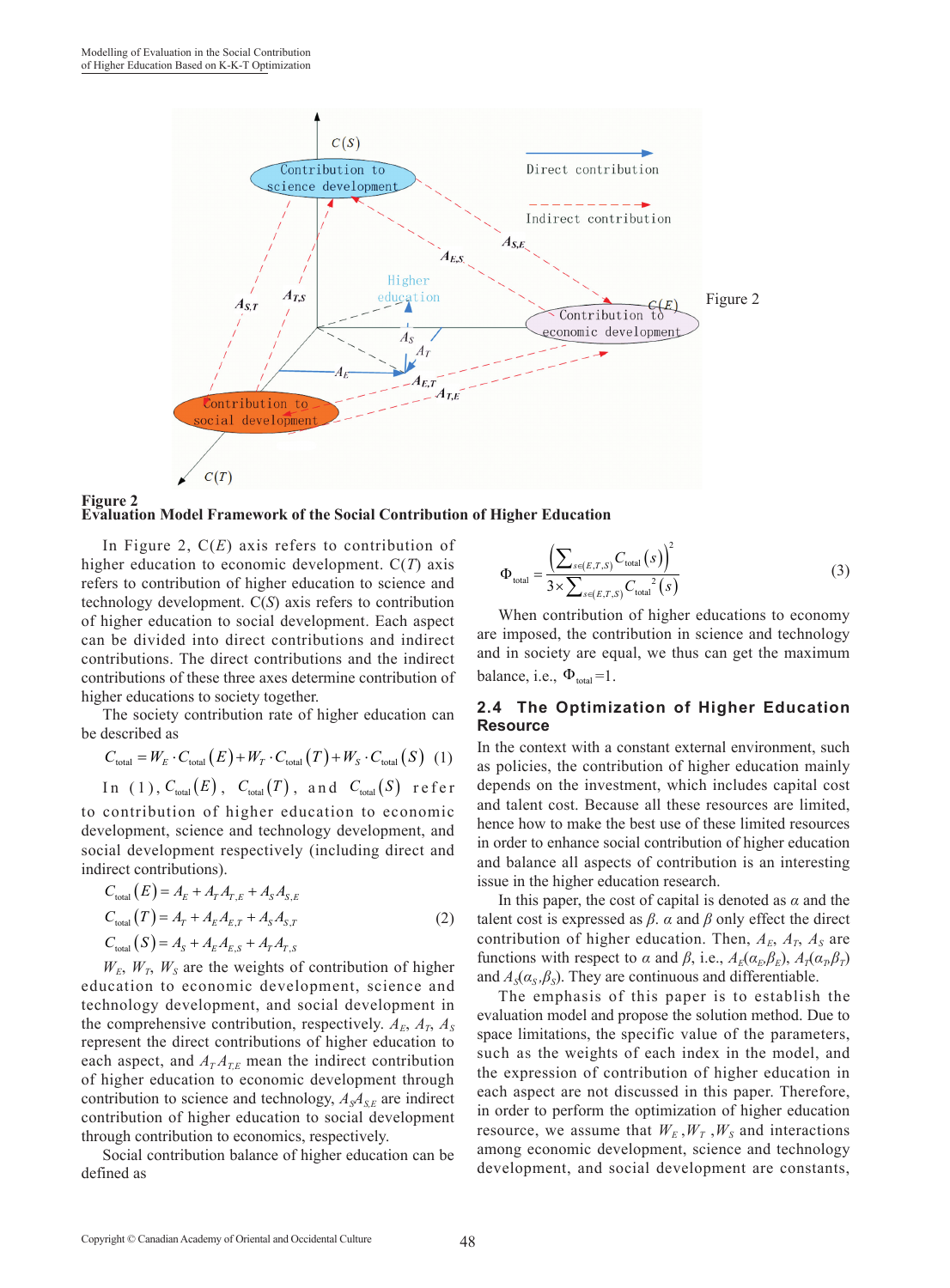and all of them are independent of the investment in education resource. The objective function of investment in education resource and the social contribution of higher education can be formulated as:

$$
\begin{array}{ll}\n\max C_{\text{total}} \\
\text{s.t.} & \sum_{s \in (E, T, S)} \alpha_s \le \alpha \\
& \sum_{s \in (E, T, S)} \beta_s \le \beta \\
& \Phi_{\text{total}} = 1\n\end{array} \tag{4}
$$

where  $\alpha_E$  and  $\beta_E$  denote the investment in education for economic development, such as students cultivation and external social training.  $\alpha_T$  and  $\beta_T$  refer to the investment in education for science and technology development, such as research funding.  $\alpha_s$  and  $\beta_s$  represent the investment of education for social development, such as the investment on employment guidance). The above objective function is to maximize the social contribution of higher education with the limited resource and balance of the contribution in all aspects.

To solve this optimization function, we can get a Lagrange function:

$$
L(\alpha, \beta, \lambda) = C_{\text{total}} - \lambda_1 \left( \sum_{s \in (E, T, S)} \alpha_s - \alpha \right)
$$
  
- 
$$
\lambda_2 \left( \sum_{s \in (E, T, S)} \beta_s - \beta \right) + \lambda_3 (\Phi_{\text{total}} - 1)
$$
 (5)

The K-K-T (Karush-Kuhn-Tucker) conditions can be describe as

$$
\begin{cases}\n\nabla_{\alpha}L(\alpha,\beta,\lambda) = 0 \\
\nabla_{\beta}L(\alpha,\beta,\lambda) = 0 \\
\lambda_1\left(\sum_{s \in (E,T,S)} \alpha_s - \alpha\right) = 0 \\
\lambda_2\left(\sum_{s \in (E,T,S)} \beta_s - \beta\right) = 0 \\
(\Phi_{\text{total}} - 1) = 0\n\end{cases}
$$
(6)

Taking the derivative with respect to the resource investment, i.e.,

$$
\frac{\partial L}{\partial \alpha_{S}} = W_{E} \frac{\partial C_{total}(E)}{\partial \alpha_{S}} + W_{T} \frac{\partial C_{total}(T)}{\partial \alpha_{S}} + W_{S} \frac{\partial C_{total}(S)}{\partial \alpha_{S}} - \lambda_{1} + \lambda_{3} \frac{\Phi_{total}}{\partial \alpha_{S}} = 0
$$
\n
$$
\frac{\partial L}{\partial \beta_{S}} = W_{E} \frac{\partial C_{total}(E)}{\partial \beta_{S}} + W_{T} \frac{\partial C_{total}(T)}{\partial \beta_{S}} + W_{S} \frac{\partial C_{total}(S)}{\partial \beta_{S}} - \lambda_{2} + \lambda_{3} \frac{\Phi_{total}}{\partial \beta_{S}} = 0
$$
\n
$$
\frac{\partial L}{\partial \alpha_{E}} = W_{E} \frac{\partial C_{total}(E)}{\partial \alpha_{E}} + W_{T} \frac{\partial C_{total}(T)}{\partial \alpha_{E}} + W_{S} \frac{\partial C_{total}(S)}{\partial \alpha_{E}} - \lambda_{1} + \lambda_{3} \frac{\Phi_{total}}{\partial \alpha_{E}} = 0
$$
\n
$$
\frac{\partial L}{\partial \beta_{E}} = W_{E} \frac{\partial C_{total}(E)}{\partial \beta_{E}} + W_{T} \frac{\partial C_{total}(T)}{\partial \beta_{E}} + W_{S} \frac{\partial C_{total}(S)}{\partial \beta_{E}} - \lambda_{2} + \lambda_{3} \frac{\Phi_{total}}{\partial \beta_{E}} = 0
$$
\n
$$
\frac{\partial L}{\partial \alpha_{T}} = W_{E} \frac{\partial C_{total}(E)}{\partial \alpha_{T}} + W_{T} \frac{\partial C_{total}(T)}{\partial \alpha_{T}} + W_{S} \frac{\partial C_{total}(S)}{\partial \alpha_{T}} - \lambda_{1} + \lambda_{3} \frac{\Phi_{total}}{\partial \alpha_{T}} = 0
$$
\n
$$
\frac{\partial L}{\partial \alpha_{S}} = W_{E} \frac{\partial C_{total}(E)}{\partial \beta_{T}} + W_{T} \frac{\partial C_{total}(T)}{\partial \beta_{T}} + W_{S} \frac{\partial C_{total}(S)}{\partial \beta_{T}} - \lambda_{2} + \lambda_{3} \frac{\Phi_{total}}{\partial \beta_{T}} = 0
$$
\n(7)

Upon the condition that:

$$
\frac{\partial C_{total}(E)}{\partial \alpha_{s}} = A_{s,E} \frac{\partial A_{s}}{\partial \alpha_{s}}, \frac{\partial C_{total}(T)}{\partial \alpha_{s}} = A_{s,T} \frac{\partial A_{s}}{\partial \alpha_{s}}, \frac{\partial C_{total}(S)}{\partial \alpha_{s}} = \frac{\partial A_{s}}{\partial \alpha_{s}} \n\frac{\partial C_{total}(E)}{\partial \beta_{s}} = A_{s,E} \frac{\partial A_{s}}{\partial \beta_{s}}, \frac{\partial C_{total}(T)}{\partial \beta_{s}} = A_{s,T} \frac{\partial A_{s}}{\partial \beta_{s}}, \frac{\partial C_{total}(S)}{\partial \beta_{s}} = \frac{\partial A_{s}}{\partial \beta_{s}} \n\frac{\partial C_{total}(E)}{\partial \alpha_{E}} = \frac{\partial A_{E}}{\partial \alpha_{E}}, \frac{\partial C_{total}(T)}{\partial \alpha_{E}} = A_{E,T} \frac{\partial A_{E}}{\partial \alpha_{E}}, \frac{\partial C_{total}(S)}{\partial \alpha_{E}} = A_{E,s} \frac{\partial A_{E}}{\partial \alpha_{E}} \n\frac{\partial C_{total}(E)}{\partial \beta_{E}} = \frac{\partial A_{E}}{\partial \beta_{E}}, \frac{\partial C_{total}(T)}{\partial \beta_{E}} = A_{E,T} \frac{\partial A_{E}}{\partial \beta_{E}}, \frac{\partial C_{total}(S)}{\partial \beta_{E}} = A_{E,s} \frac{\partial A_{E}}{\partial \beta_{E}} \n\frac{\partial C_{total}(E)}{\partial \alpha_{T}} = A_{T,E} \frac{A_{T}}{\partial \alpha_{T}}, \frac{\partial C_{total}(T)}{\partial \alpha_{T}} = \frac{A_{T}}{\partial \alpha_{T}}, \frac{\partial C_{total}(S)}{\partial \alpha_{T}} = A_{T,s} \frac{A_{T}}{\partial \alpha_{T}} \n\frac{\partial C_{total}(E)}{\partial \beta_{T}} = A_{T,E} \frac{A_{T}}{\partial \beta_{T}}, \frac{\partial C_{total}(T)}{\partial \beta_{T}} = \frac{A_{T}}{\partial \beta_{T}}, \frac{\partial C_{total}(S)}{\partial \beta_{T}} = A_{T,s} \frac{A_{T}}{\partial \beta_{T}}
$$
\n(8)

Then we have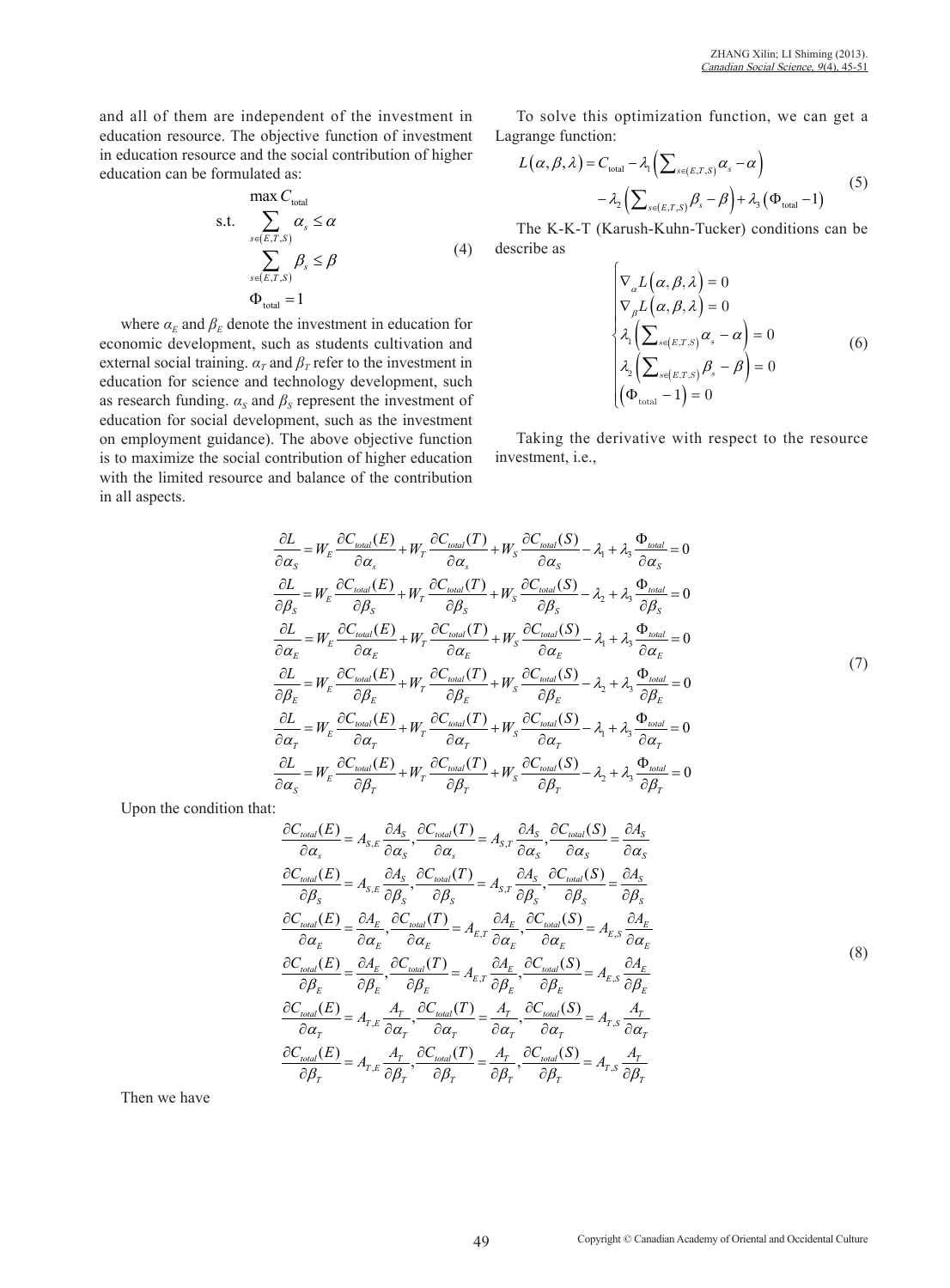$$
\begin{split} \frac{\partial L}{\partial \alpha_{s}}&=[W_{E}A_{S,E}+W_{T}A_{S,T}+W_{S}+\lambda_{3}\frac{\partial \Phi_{total}}{\partial A_{S}}]\frac{\partial A_{S}}{\partial \alpha_{s}}-\lambda_{1}=0\\ \frac{\partial L}{\partial \beta_{S}}&=[W_{E}A_{S,E}+W_{T}A_{S,T}+W_{S}+\lambda_{3}\frac{\partial \Phi_{total}}{\partial A_{S}}]\frac{\partial A_{S}}{\partial \beta_{S}}-\lambda_{2}=0\\ \frac{\partial L}{\partial \alpha_{E}}&=[W_{S}A_{E,S}+W_{T}A_{E,T}+W_{E}+\lambda_{3}\frac{\partial \Phi_{total}}{\partial A_{E}}]\frac{\partial A_{E}}{\partial \alpha_{E}}-\lambda_{1}=0\\ \frac{\partial L}{\partial \beta_{E}}&=[W_{S}A_{E,S}+W_{T}A_{E,T}+W_{E}+\lambda_{3}\frac{\partial \Phi_{total}}{\partial A_{E}}]\frac{\partial A_{E}}{\partial \beta_{E}}-\lambda_{2}=0 \end{split}
$$

$$
\frac{\partial L}{\partial \alpha_T} = [W_S A_{T,S} + W_E A_{T,S} + W_T + \lambda_3 \frac{\partial \Phi_{total}}{\partial A_T}] \frac{\partial A_T}{\partial \alpha_T} - \lambda_1 = 0
$$

$$
\frac{\partial L}{\partial \beta_T} = [W_S A_{T,S} + W_E A_{T,S} + W_T + \lambda_3 \frac{\partial \Phi_{total}}{\partial A_T}] \frac{\partial A_T}{\partial \beta_T} - \lambda_2 = 0
$$
\n(9)

Since  $\Phi_{total}$  – 1 = 0,  $\lambda_3 \frac{\partial \Phi_{total}}{\partial \alpha}$  = 0, and the interaction

among economic development, science and technology development and social development are constants, we thus can set

 $W_{E}A_{S,E} + W_{T}A_{S,T} + W_{S} = C_{1}$ ,  $W_{S}A_{E,S} + W_{T}A_{E,T} + W_{E}$  $=C_2, W_S A_{TS} + W_E A_{TE} + W_T = C_3.$ 

Therefore,

$$
\lambda_1 = C_1 \frac{\partial A_S}{\partial \alpha_S} = C_2 \frac{\partial A_E}{\partial \alpha_E} = C_3 \frac{\partial A_T}{\partial \alpha_T}
$$
(10)

$$
\lambda_2 = C_1 \frac{\partial A_S}{\partial \beta_S} = C_2 \frac{\partial A_E}{\partial \beta_E} = C_3 \frac{\partial A_T}{\partial \beta_T}
$$
(11)

Since  $\alpha_s + \alpha_r + \alpha_r = \alpha$  and  $\beta_s + \beta_r + \beta_r = \beta$ , if  $A_s$ ,  $A_k$ and  $A_T$  are all given, according to (9), (10) and (11), we can get the optimal solution to  $\alpha_s$ ,  $\alpha_E$ ,  $\alpha_T$  and  $\beta_s$ ,  $\beta_E$ ,  $\beta_T$ , i.e., showing that the optimal solution of how to allocate the limited education resource is achieved.

The evaluation model proposed in this paper is flexible and compatible. The model and the objective are not affected by specific  $A_s$ ,  $A_E$  and  $A_T$ . It can be combined with current research on contribution of higher educations to economy, science and technology and society to make the comprehensive evaluation of higher education. Except that, the utilization of the restricted education can be optimized according to actual higher education resource such as cost of capital and talent cost.

#### **CONCLUSIONS**

As higher education contributes to society in diverse perspectives, evaluating the contribution of higher education to society should take multiple aspects into account. In this paper, starting from contribution of higher educations to economic development, science and technology development and social development, by considering both direct and indirect contribution, the

evaluation model of contribution of higher education to society is established and analyzed. With contribution of higher education to society and balance of contributions to economy, science and technology, and society as evaluation objectives, the proposed evaluation model can be used as a quantitative evaluation scheme for the social contribution of higher education, and the associated optimal results obtained by K-K-T optimization can be utilized as a reference for optimizing the resources and improving the social contribution of higher education.

#### **REFERENCES**

- Barro, R. J. (1997). *Determinants of economic growth*. Cambridge, MA: MIT Press.
- Barro, R. J. (1998). Human capital and growth in cross-country regression. *Swedish Economic Policy Review*, Autumn, 32- 39.
- Cai, Z. Z. (2003). *Evolution of Western economics issue*s. Beijing: Central Compilation and Translation Press (in Chinese).
- Gao, Z. H., Kang, J. Q., & Du, J. M. (2010). Analysis of the role of higher education in the region innovation system. *Friends of Science*, (3), 118-119 (in Chinese).
- Li, Y. N. (2002). *Education economics.* Beijing: Beijing Publishing House (in Chinese).
- Liu, Y. J., & Sun, S. M. (2005). *Education theory and practice*. Shandong: Shandong University Press (in Chinese).
- Liu, Y. (2012). *Sichuan contribution of higher education rate of scientific and technological innovation*. Sichuan: Southwest Jiaotong University.
- Romer, D. (1996). Advanced macroeconomics. US: McGraw-Hill.
- Romer, P. M. (1990). Engogenous growth and technical change. *Journal of Political Economy*, (98), S71-S102.
- Solow, R. M. (1956). A contribution to the theory of economics growth. *The Quarterly Journal of Economics*, *70*(1), 65-94.
- Spilerman, S. (1977). Careers, labor market structures, and socioeconomic achievement. *American Journal of Sociology*, *83*(3), 551-593.
- XU, Y. H. (2008). *Study on the role of higher education in safeguarding and promoting social stability* (Unpublished master's thesis). Nanjing University of Science and Technology, Nanjing, China(in Chinese).
- Sun, J. H. (2010). Development of higher education and regional technology innovation. *University: Academic Edition*, (10), 48-53.
- Varsakelis, N. C. (2006). Education, political institutions and innovative activity: A cross-country empirical investigation. *Research Policy*, *35*(7), 1083-1090.
- Yang, D. G., Tang, Y. G., Zhao, W. H., Liu, S. X., Yang, J., Zhang, X., & Fan, J. (2002). *Introduction to higher education*. Shanghai: East China Normal University Press (in Chinese).
- Ye, M. L. (2005). *Education development and economic growth*. Beijing: Social Sciences Academic Press (in Chinese).